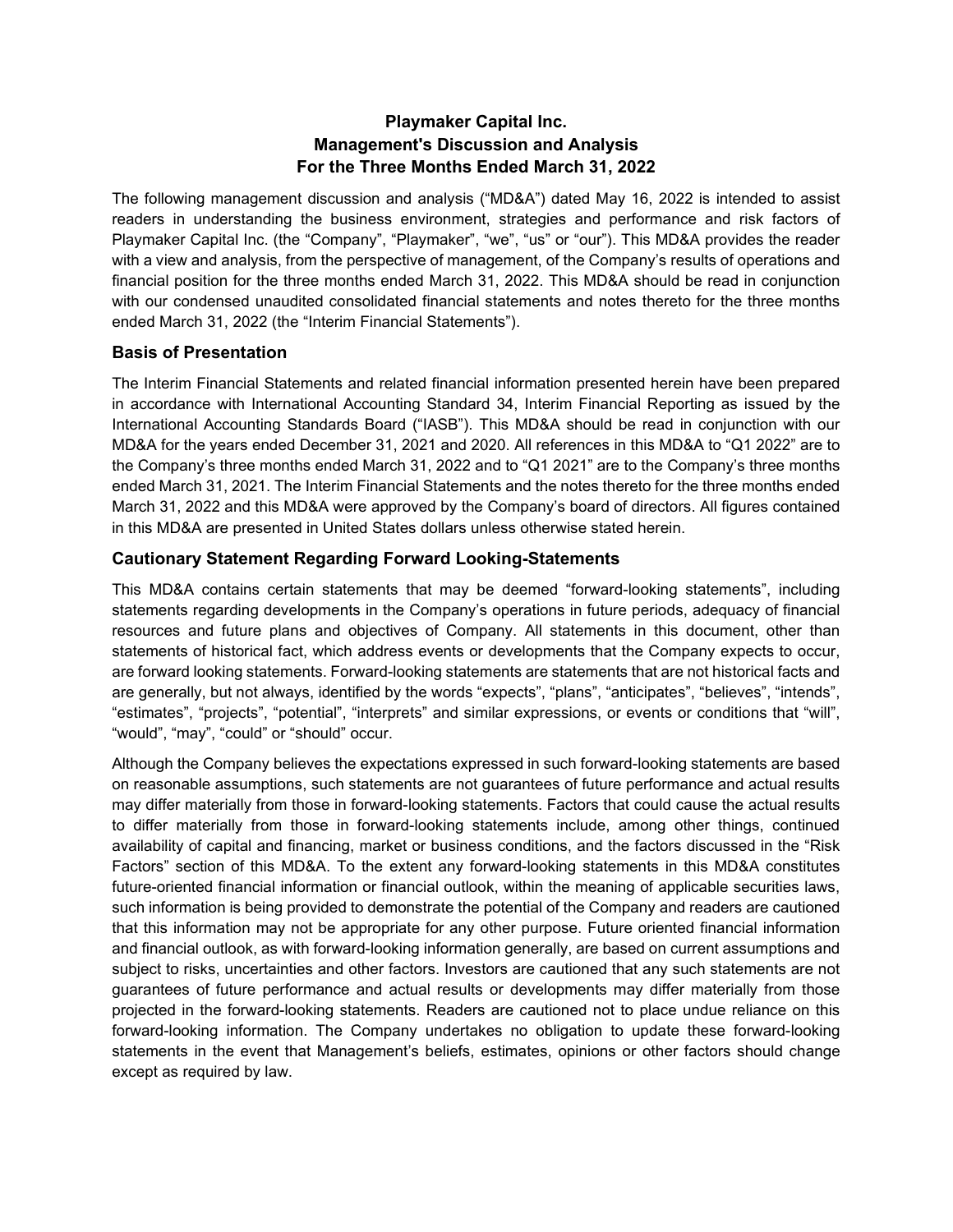#### **Non-IFRS Measures**

This MD&A makes reference to certain non-IFRS measures. These measures are not recognized measures under IFRS, do not have a standardized meaning prescribed by IFRS and are therefore unlikely to be comparable to similar measures presented by other companies. Rather, these measures are provided as additional information to complement those IFRS measures by providing further understanding of our results of operations from management's perspective. Accordingly, these measures should not be considered in isolation nor as a substitute for analysis of our financial information reported under IFRS. We use non-IFRS measures including "EBITDA", "Adjusted EBITDA" or "aEBITDA", "working capital", and metrics that are presented on a "Pro Forma" basis.

"EBITDA" is earnings before interest, taxes, depreciation and amortization. "Adjusted EBITDA" or "aEBITDA" is earnings of the Company's operating subsidiaries before interest, taxes, depreciation and amortization excluding the impact of head office costs and any one-time costs. "Working capital" is the Company's current assets minus its current liabilities. "Pro Forma" is an adjustment to incorporate the results of any acquisitions made through the end of Q1 2022, assuming each acquisition occurred on the first day of the period being presented.

These non-IFRS measures are used to provide investors with supplemental measures of our operating performance and thus highlight trends in our core business that may not otherwise be apparent when relying solely on IFRS measures. We believe that securities analysts, investors and other interested parties frequently use non-IFRS measures including industry metrics in the evaluation of issuers. Our management also uses non-IFRS measures, including industry metrics, in order to facilitate operating performance comparisons from period to period, to prepare annual operating budgets and forecasts and to determine components of management compensation.

#### **Description of the Business**

Playmaker (formerly, Apolo III Acquisition Corp.) was incorporated under the Business Corporations Act (Ontario) on January 19, 2018. The registered head office of the Company is 2 St Clair Ave W, Suite 601, Toronto, Ontario, M4V 1L5. The Company is a publicly traded company, listed on the TSX Venture Exchange under the symbol "PMKR" and on the OTCQX Best Market under the symbol "PMKRF".

The principal business of the Company is to build a collection of premier sports media brands by acquiring complementary businesses at the convergence of sports, media, betting and technology, in order to deliver highly engaged audiences of sports fans to sports betting companies, leagues, teams and advertisers.

#### *General Description of the Business*

Playmaker is a digital sports media company that lives at the intersection of sports, betting, media, and technology. Playmaker is building a premier collection of sports media brands, curated to deliver highly engaged audiences of sports fans to sports betting companies, leagues, teams and advertisers. Playmaker is focused on the immediately profitable portion of the iGaming ecosystem and is rolling up digital sports media assets and technology to create an ecosystem of highly engaged sports fans that we will monetize with sports betting companies, leagues, teams, and advertisers.

The team at Playmaker has global experience in the gambling, sports, technology and media industries. This wide range of experience will provide Playmaker insight into markets around the world, and a strong understanding of what is required to scale businesses in this sector. The mandate for target acquisitions is global with a core focus on the United States, Latin America, and Canada. The team's combined experience and network provide a unique and proprietary source of deal flow that will assist the company is accessing opportunities in markets all around the world.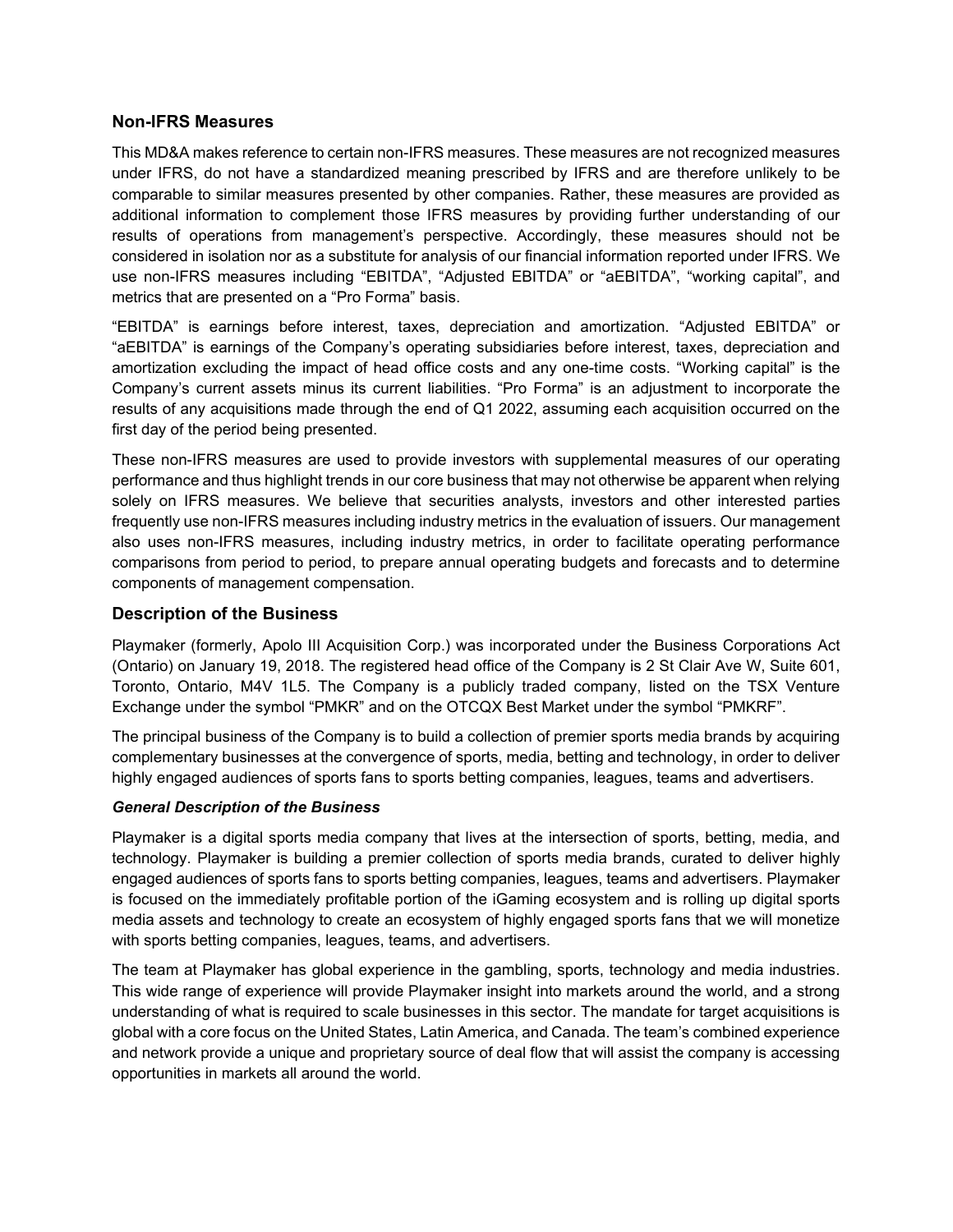Sports betting regulation is changing globally. The repeal of the Professional and Amateur Sports Protection Act ("PASPA") in the US in 2018 led to the opening of online gambling and sports betting in many US states, with several more anticipated in the coming years. During the second quarter of 2021, Canada lifted its ban on single event wagering by passing Bill C-218. Argentina passed iGaming legislation in December 2018, as did Brazil. Regulated online gambling presents significant opportunity for Playmaker as iGaming companies have consistently spent significant marketing dollars to acquire customers. Playmaker will look to leverage its team's global experience to get first mover positions in these emerging markets in addition to the US.

Playmaker is acquiring companies that fit into one of four key categories of focus. These four categories will provide Playmaker with the assets necessary to engage and acquire fans to ensure we create a fullservice ecosystem. The four key categories are as follows:

- 1. Large, Diverse, Engaged Fanbases: The need for qualified users that are engaged by great content.
- 2. Variety of Content, Distribution and Revenue Channels: The need for a variety of content and distribution channels to capture the widest audience possible whenever they want it and however, they want it in addition to a diversified revenue model to maximize all revenue opportunities and de-risk concentration on any one particular area.
- 3. Influencer Networks and Strong Social Presence: The need for influencer networks that are selected carefully to ensure authenticity and relevance to Playmaker's fans and partners. A strong social presence will provide a stronger community amongst Playmaker's audience.
- 4. Tools to Acquire and Retain Users: The need for strong products and retention tools to enhance engagement and promote brand loyalty to achieve Playmaker's partners' monetization.

### *Principal Products and Services*

The Playmaker ecosystem is comprised of five principal customer categories: (i) sports betting and iGaming operators, (ii) traditional advertisers, (iii) syndication, (iv) services, and (v) direct to consumer.

- 1. Sports Betting and iGaming Operators: Revenue from Sports Betting and iGaming clients is earned via programmatic advertising, direct campaigns and through agencies specializing in gambling clients.
- 2. Traditional Advertisers: Advertising revenue is generated from traditional blue-chip clients including via programmatic advertising, direct campaigns, ad agency and sponsorships.
- 3. Syndication: Advertising revenue that is generated via an extensive network of syndication partners.
- 4. Services: Services revenue is generated through technical design and product development services that seek to help clients find solutions to problems caused by legacy infrastructure, a lack of time, or a lack of resources.
- 5. Direct to Consumer: Revenue is generated direct from consumers via eCommerce in Chile and Canada and streaming revenue sharing with holders of various media rights in Chile and Mexico.

#### *Growth and Acquisitions*

During 2021, the Company executed its M&A strategy by making nine acquisitions, including: Futbol Sites, Fanáticos, Yardbarker, Two-Up, SoccerMemes, Varsky, The Nation Network, SuperPoker and Cracks.

In addition to a plan focused on strong organic growth for the Company's existing subsidiaries, Playmaker has a robust and growing proprietary pipeline that will continue to generate value. In seeking out additional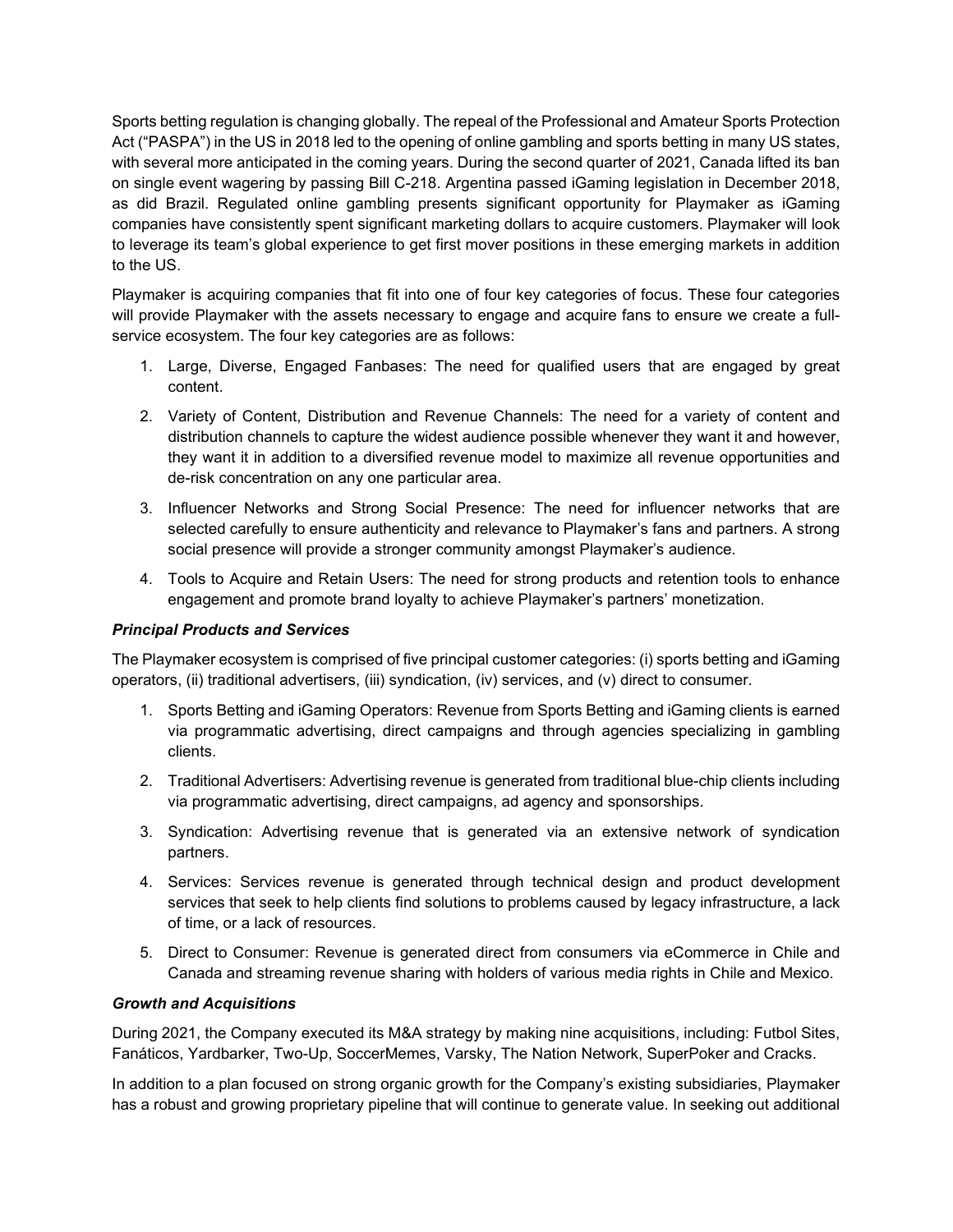acquisition targets, Playmaker will emphasize (i) significant strategic benefits and synergies, (ii) financial accretion, (iii) equity and/or earn-out sale mechanics and (iv) proven and aligned management teams, and (v) profitability or a clear path to profitability.

### *Acquisition of Futmarketing*

On January 5, 2022, Playmaker acquired Futmarketing, a top digital media and marketing group in Brazil and a trusted editorial consultant to soccer platforms throughout Latin America, for aggregate consideration of up to \$4.1 million.

The purchase price consideration consisted of (i) a cash payment of \$0.845 million at closing and a deferred cash payment of \$0.125 million on the second anniversary of closing, (ii) a cash payment of \$0.03 million within 10 days after certain marks for digital assets are transferred to Playmaker, (iii) the issuance of \$0.5 million of common shares of Playmaker (the "Common Shares") on closing, priced at CAD\$0.70 per Common Share and (iv) up to a maximum of \$2.6 million in the form of an earn-out, payable to the sellers upon Futmarketing achieving certain performance related targets over the period beginning on December 1, 2021 and ending on June 30, 2024.

Futbol Sites manages the day-to-day operations of Futmarketing. Futmarketing has been a leader in Brazil's digital sports media market for more than five years through a portfolio of social media channels as well as web property, Antenados no Futebol. Moreover, Futmarketing has played an important role in helping to establish Futbol Sites brand, Bolavip, as the go-to source for soccer news and analysis in Brazil.

Futmarketing will significantly strengthen Playmaker's competitive positioning in Brazil, an important market for growth as online sports betting is planned to go live in the region in 2022. Futmarketing currently operates 82 Facebook fan pages, 22 Facebook groups, 16 Instagram accounts, and one Twitter account that in aggregate attract more than 31 million followers. Among the standout digital platforms is Antenados no Futebol, a wholly-owned Brazilian sports news portal that specializes in Brazilian soccer content. The company also has a partner network of 210 affiliated social media accounts that reach an additional 31 million followers.

## **Subsequent Events**

On April 8, 2022, the Company purchased the digital media assets of The Sports Drop, a U.S. based sports media company that focuses on NFL, NBA, and collegiate sports coverage.

The acquisition of The Sports Drop builds on Playmaker's already robust reach in the U.S., a key market for the company as it continues to make inroads with both English-speaking and U.S. Hispanic sports fans. The Sports Drop generates an average of more than 30 million monthly page views and 200 million monthly ad impressions, and it will contribute an average of more than 3 million monthly users to Playmaker's North American audience.

As part of the acquisition, The Sports Drop Founder, Mike Bellom, joined Playmaker's senior leadership team as Head of Paid Media. Mr. Bellom is a proven digital media entrepreneur and leader with an expertise in affiliate and paid media. In his new role, Mr. Bellom will help drive revenue and cost synergies across Playmaker's ecosystem of brands.

Subsequent to quarter-end, in connection with the Futbol Sites Acquisition, the Company settled deferred consideration of \$2,000,000 and earn-out consideration of \$6,250,000. The deferred consideration was settled with a cash payment of \$2,000,000. The earn-out was satisfied with a cash payment of \$4,559,812 and the issuance of 3,765,950 Common Shares. The Common Shares were issued at a deemed price of \$0.5719, which was the volume weighted average trading price for the twenty-trading day period ended April 29, 2022. The cash payments were partially funded using \$3,000,000 from the credit facilities closed by the Company during Q1 2022.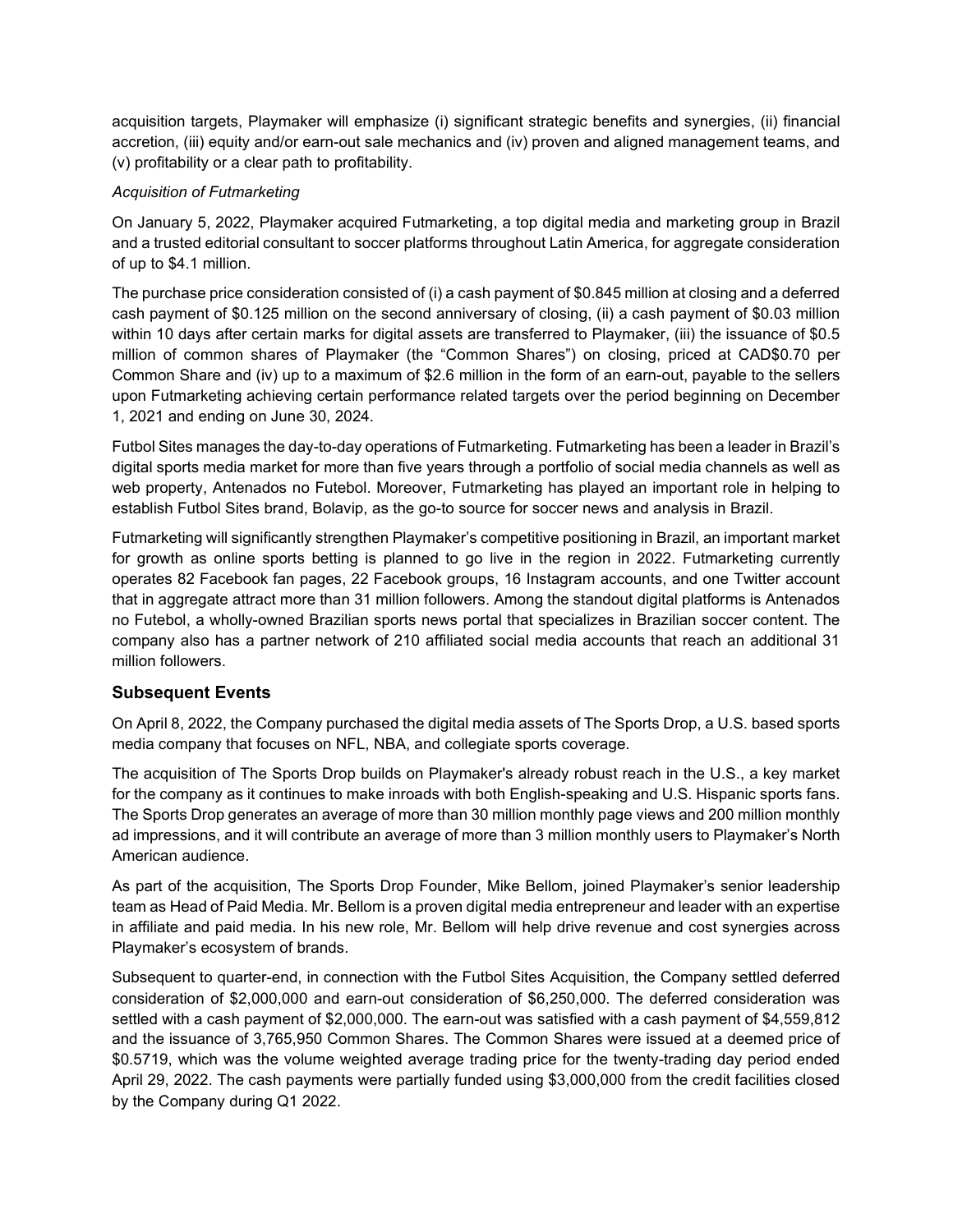## **First Quarter Highlights**

| <i>In 000s</i>    | <b>Three Months Ended March 31</b> |          |   |       |  |
|-------------------|------------------------------------|----------|---|-------|--|
|                   |                                    | 2022     |   | 2021  |  |
| Revenue           | Φ                                  | 5.817    | S |       |  |
| Operating loss    |                                    | (673)    |   | (109) |  |
| Net loss          |                                    | (3, 399) |   | (339) |  |
| aEBITDA           |                                    | 1,672    |   |       |  |
| Pro Forma revenue |                                    | 5,817    |   | 4,241 |  |
| Pro Forma aEBITDA |                                    | 1.672    |   | 1,446 |  |

• Significantly strengthened our competitive position in Brazil with the acquisition of Futmarketing.

• Built on our already robust reach in the U.S. with the acquisition of The Sports Drop in April 2022.

- Strengthened our balance sheet by closing three credit facilities totalling \$15.0 million with a tier 1 Canadian bank.
- Bolstered our board of directors with the additions of Sara Slane and Mark Harrison in April 2022.
- Pro Forma revenue increased by 37%, from \$4.2 million in Q1 2021 to \$5.8 million Q1 2022, while Pro Forma aEBITDA increased 16%, from \$1.4 million to \$1.7 million.
- On an IFRS basis, revenue increased to \$5.8 million in Q1 2022 compared to \$nil in Q1 2021, while operating loss decreased to \$0.7 million in Q1 2022 compared to \$0.1 million in Q1 2021.

## **Discussion of Results of Operations**

#### *Summary of Pro Forma results*

| In 000s           | Three Months Ended March 31, |            |       |
|-------------------|------------------------------|------------|-------|
|                   |                              | 2022       | 2021  |
| Pro Forma revenue |                              | $5.817$ \$ | 4.241 |
| Pro Forma aEBITDA |                              | 1.672      | 1.446 |

The Company's Pro Forma revenue increased by 37% in the three months ended March 31, 2022, from \$4.2 million in Q1 2021 to \$5.8 million in Q1 2022. The main driver of that increase was our Digital Media segment, which had its revenue increase from \$4.0 million in Q1 2021 to \$5.4 million in Q1 2022, an increase of \$1.3 million or 33%.

Pro Forma aEBITDA was \$1.7 million in Q1 2022, an increase of \$0.2 million or 16% compared to Q1 2021. These figures were driven primarily by the Digital Media segment, which had its Pro Forma aEBITDA increase by 15% from \$1.5 million in Q1 2021 to \$1.7 million in Q1 2022.

The following table shows the trailing 8 quarters of Pro Forma revenue and aEBITDA:

| In 000s             | <b>Pro Forma Revenue</b> | <b>Pro Forma aEBITDA</b> |
|---------------------|--------------------------|--------------------------|
| Q1 2022             | \$<br>5,817              | \$<br>1,672              |
| Q4 2021             | 7,499                    | 2,917                    |
| Q3 2021             | 6,546                    | 2,817                    |
| Q2 2021             | 5,519                    | 2,096                    |
| Q1 2021             | 4,241                    | 1,446                    |
| Q4 2020             | 5,035                    | 2,373                    |
| Q3 2020             | 3,191                    | 1,239                    |
| Q <sub>2</sub> 2020 | 1,762                    | 216                      |

The Company's revenue is driven primarily by two factors: the number of user sessions on our websites (traffic) and the revenue earned per session. Both factors are impacted by seasonality during the year,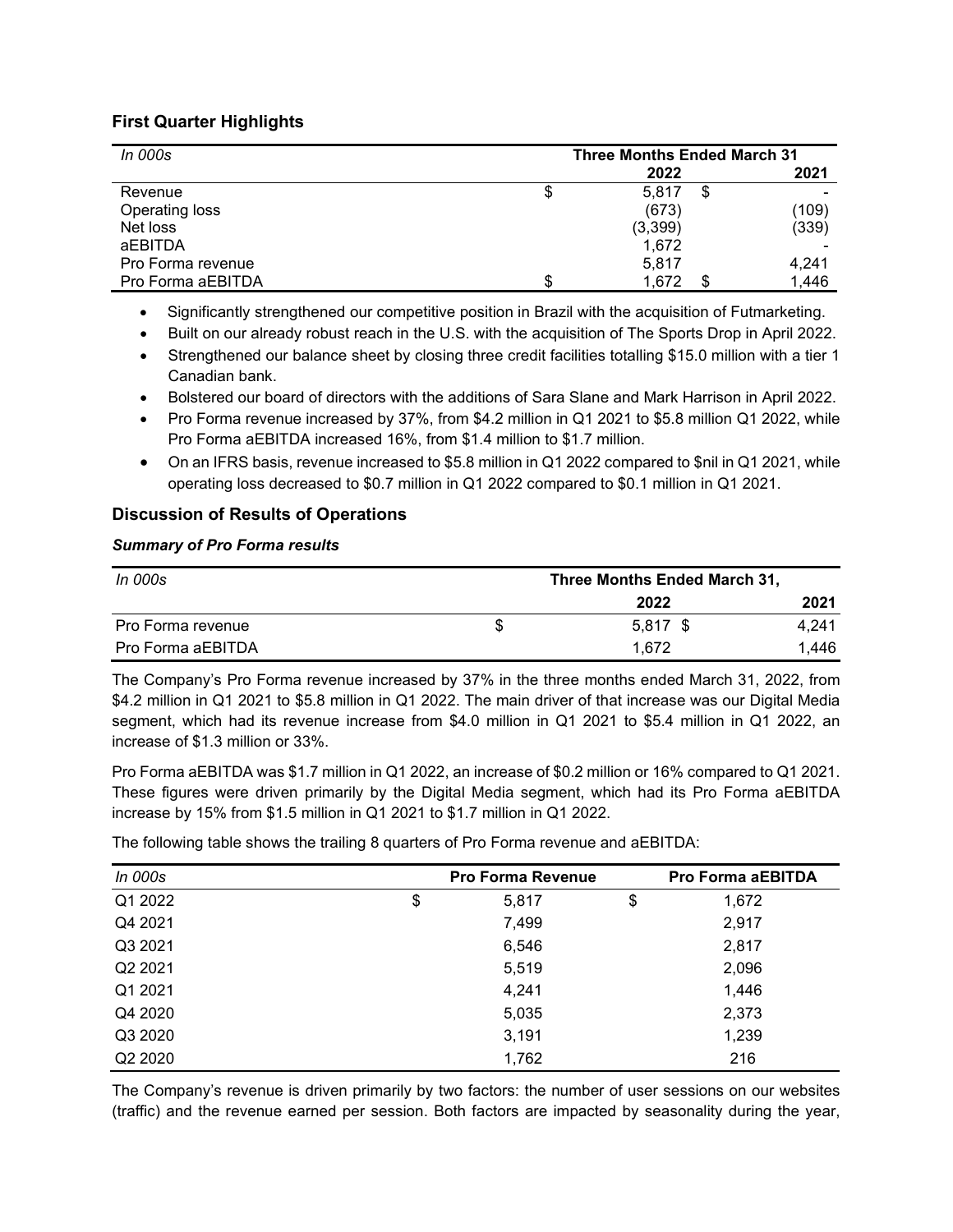which follows the seasonality in advertiser spend. Advertisers' spend is impacted by many factors, including the timing of each advertiser's fiscal year-end and the timing of significant events such as the Olympics or the soccer World Cup, but it generally increases in Q4, which includes Black Friday and the Christmas shopping season. Our revenue is therefore typically highest in Q4 and lowest in Q1 each year. Due to this seasonality, the results in any given quarter are not necessarily indicative of the results for the entire year.

#### *Summary of Financial Results*

Financial results in the section below include the results of each acquired business from the date of the closing of their respective acquisitions.

| In 000s, except per share information |     | Three months ended March 31 |      |        |  |
|---------------------------------------|-----|-----------------------------|------|--------|--|
|                                       |     | 2022                        |      | 2021   |  |
| Revenue                               | \$  | 5,817                       | - \$ |        |  |
| Gross profit                          |     | 5,088                       |      |        |  |
| Operating expenses                    |     | 5,761                       |      | 109    |  |
| Operating loss                        |     | (673)                       |      | (109)  |  |
| Net loss                              |     | (3, 399)                    |      | (339)  |  |
| Net loss per share                    | \$. | (0.02)                      | \$   | (0.01) |  |

#### *Revenue and gross profit*

Revenue was \$5.8 million in Q1 2022 compared to \$nil in Q1 2021. The increase compared to Q1 2021 is the result of the Company's acquisitions during 2021. Prior to the acquisition of Futbol Sites on April 1, 2021, the Company had no operating entities and no revenue.

Gross profit was \$5.1 million in Q1 2022 compared to \$nil in Q1 2021. The increase compared to Q1 2021 is the result of the Company's acquisitions noted above. Costs of sales impacting gross profit includes the merchandise cost of inventory sold through e-commerce stores, syndication publisher costs and cost to develop our technology services.

### *Operating Expenses*

| <i>In 000s</i>                    | <b>Three Months Ended March 31</b> |       |      |      |
|-----------------------------------|------------------------------------|-------|------|------|
|                                   |                                    | 2022  |      | 2021 |
| Advertising, commissions and fees | \$                                 | 479   | - \$ |      |
| Web services and publishing       |                                    | 223   |      |      |
| Salary and wages                  |                                    | 2,997 |      | 18   |
| Professional fees                 |                                    | 475   |      | 83   |
| General and administration        |                                    | 432   |      | 8    |
| Stock-based compensation          |                                    | 214   |      |      |
| Depreciation and amortization     |                                    | 941   |      |      |
| <b>Total operating expenses</b>   |                                    | 5,761 |      | 109  |

Advertising, commissions and fees consists primarily of paid advertising expenses focused on user acquisition. Web services and publishing mainly includes the cost of hosting and other technology costs required to maintain the Company's sites. General and administration costs consist of rent, insurance, and other general and office expenses. Depreciation and amortization relate to the depreciation on the Company's fixed and intangible assets. In all cases, these expenses were significantly higher in the three months ended March 31, 2022 than in the three months ended 2021 due to the acquisitions made during 2021.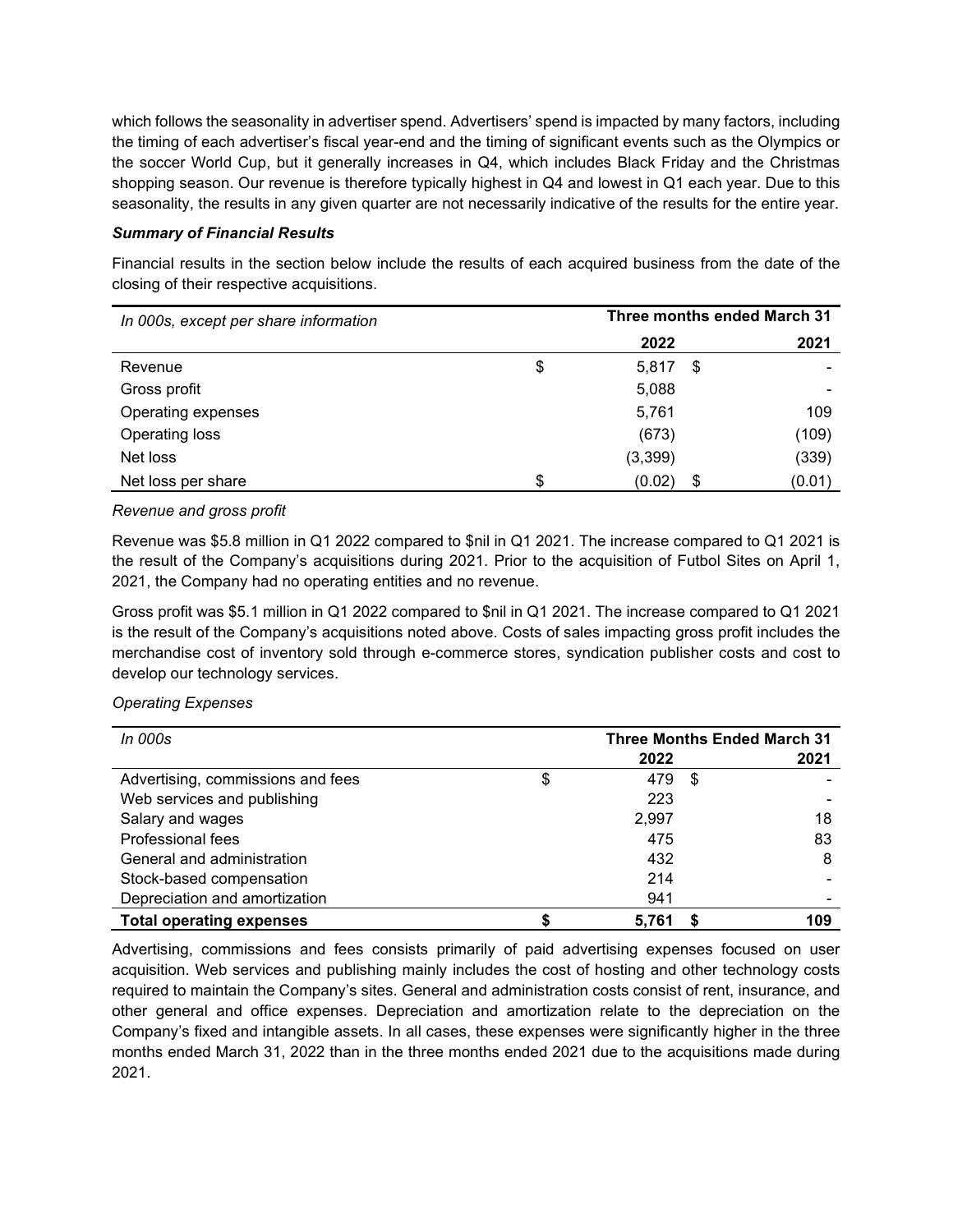Salary and wages consist of the salaries, benefits and bonuses, along with the wages paid to independent contractors. These expenses increased primarily due to the 2021 acquisitions noted above. Playmaker also built out its executive team during 2021.

Professional fees are primarily corporate activities and are comprised of legal, audit, tax, accounting and other consulting fees. These fees increased in Q1 2022 compared to Q1 2021 due growth in the Company's operations arising from the acquisitions in 2021 noted above, along with fees associated with the Company's shelf prospectus and annual general meeting.

Share-based compensation expense recorded during Q1 2022 relates primarily to options awarded to executives of the Company when they were hired and to board members of the Company who were appointed during 2021.

| Net loss |
|----------|
|----------|

| <i>In 000s</i>                        | <b>Three Months Ended March 31</b> |       |
|---------------------------------------|------------------------------------|-------|
|                                       | 2022                               | 2021  |
| <b>Operating loss</b>                 | $(673)$ \$                         | (109) |
| Listing and filing fees               | (6)                                |       |
| <b>Transaction costs</b>              | (649)                              | (56)  |
| Interest expense                      | (10)                               |       |
| Other income                          |                                    |       |
| Other expenses                        | (11)                               |       |
| Change in fair value on consideration | (1,897)                            |       |
| Foreign exchange loss                 | (137)                              | (174) |
| Net loss before taxes                 | (3, 377)                           | (339) |
| <b>Net loss</b>                       | $(3,399)$ \$                       | (339) |

The Company produced an operating loss for Q1 2022 primarily due to higher depreciation and amortization relating to our acquired intangible assets. Our operating segments produced operating income of \$1.6 million and aEBITDA of \$1.7 million during the quarter, offset by operating loss of \$2.3 million in our Corporate segment. The differences between the Company's consolidated operating loss of \$0.7 million and its net loss in Q1 2022 was primarily the result of the following factors:

- The Company incurred transaction costs of \$0.6 million related to acquisitions and to the closing of the Company's \$15.0 million credit facilities.
- The Company recognized \$1.9 million in non-cash expense relating to the increase in fair value of contingent consideration associated with our acquisitions. This increase was mainly a reflection of the fact that the Company's acquired businesses continue to exhibit strong performance relative to earn-out targets – and as a result, the fair value of earn-out liabilities on the Company's balance sheet have increased since the acquisition dates.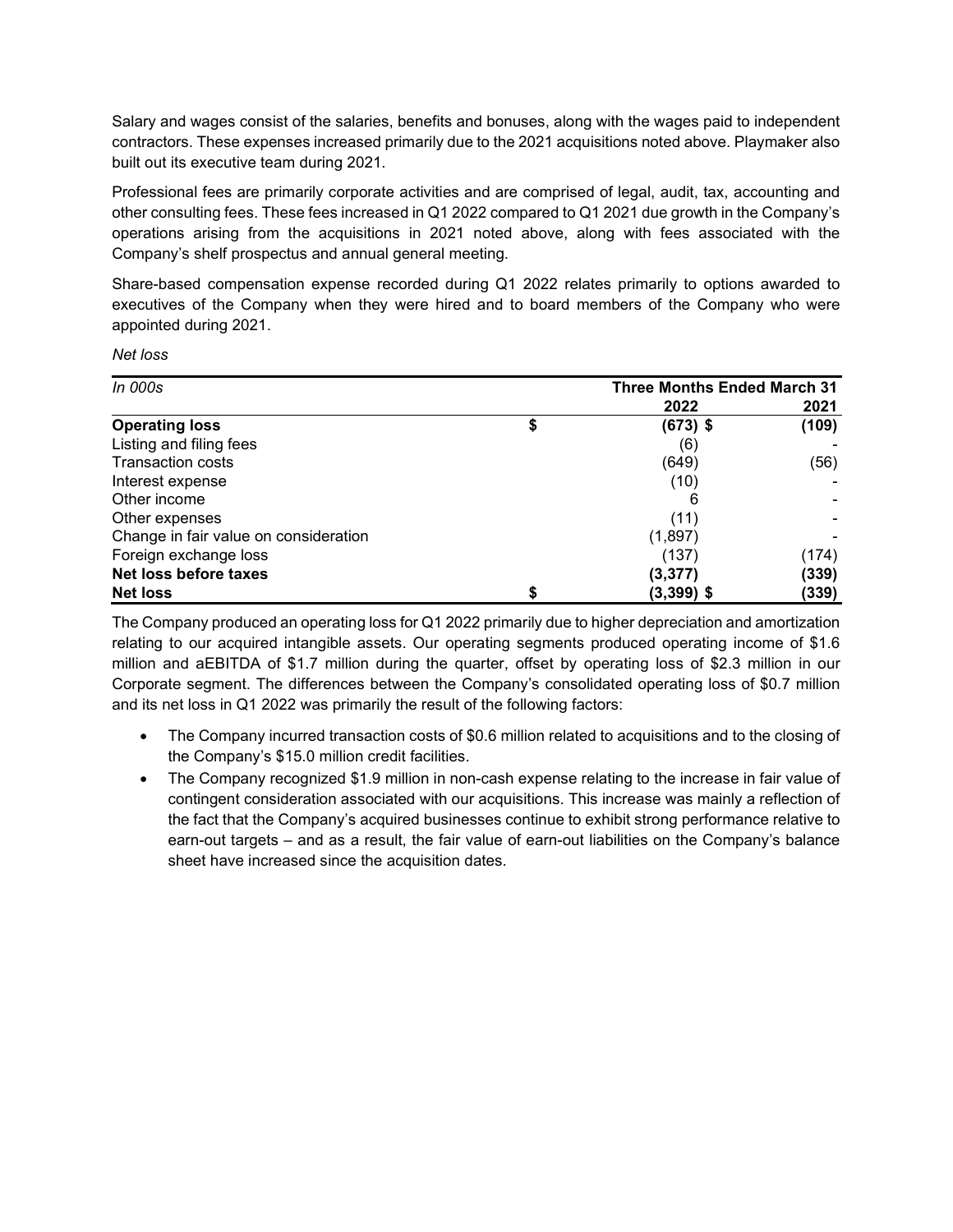#### *Quarterly Results of Operations*

| In \$000s, except per share |                |   |                 | Net loss per share - |
|-----------------------------|----------------|---|-----------------|----------------------|
| information                 | <b>Revenue</b> |   | <b>Net loss</b> | basic and diluted    |
| Q1 2022                     | \$<br>5,817    | S | (3, 399)        | \$<br>(0.02)         |
| Q4 2021                     | 7,005          |   | (2,977)         | (0.01)               |
| Q3 2021                     | 4,776          |   | 893             |                      |
| Q2 2021                     | 3,039          |   | (1, 121)        | (0.01)               |
| Q1 2021                     |                |   | (339)           | (0.01)               |
| Q4 2020                     |                |   | (102)           | (0.01)               |
| Q3 2020                     | -              |   | (29)            | (0.01)               |
| Q2 2020                     |                |   | (162)           | (0.04)               |

On April 1, 2021, the Company acquired Futbol Sites. Prior to that acquisition, the Company had no operating activities. Accordingly, there was no revenue recognized prior to the second quarter of 2021 and only small amounts of expenses recorded in those quarters.

Since the second quarter of 2021, revenue has grown steadily due to organic growth in existing assets and acquisitions of new companies over the course of the year.

#### *Reconciliation of Adjusted EBITDA*

The following table reconciles Adjusted EBITDA to net loss:

| <i>In 000s</i>                                      | <b>Three Months Ended March 31</b> |          |   |       |
|-----------------------------------------------------|------------------------------------|----------|---|-------|
|                                                     |                                    | 2022     |   | 2021  |
| <b>Adjusted EBITDA</b>                              |                                    | 1.672    | S |       |
| Operating loss of the Corporate segment             |                                    | (2, 285) |   | (109) |
| Depreciation and amortization of operating segments |                                    | (60)     |   |       |
| Listing and filing fees                             |                                    | (6)      |   |       |
| <b>Transaction costs</b>                            |                                    | (649)    |   | (56)  |
| Interest expense                                    |                                    | (11      |   |       |
| Other income                                        |                                    |          |   |       |
| Other expenses                                      |                                    | (11)     |   |       |
| Change in fair value of consideration               |                                    | (1, 897) |   |       |
| Foreign exchange loss                               |                                    | (137     |   | (174) |
| Taxes                                               |                                    | (22)     |   |       |
| <b>Net loss</b>                                     |                                    | (3,399)  |   | (339) |

### **Liquidity**

The following table is selected information from the Company's financial position as at the indicated dates:

| In 000s                        | March 31, 2022 | <b>December 31, 2021</b> |
|--------------------------------|----------------|--------------------------|
| Cash                           | \$<br>5,067    | \$<br>7,112              |
| <b>Current assets</b>          | 9,795          | 11,960                   |
| Intangible assets              | 48,671         | 45,808                   |
| Goodwill                       | 28.423         | 28,393                   |
| Total assets                   | 88,759         | 87,828                   |
| <b>Current liabilities</b>     | 19,423         | 16,385                   |
| Total deferred consideration   | 4.034          | 4.194                    |
| Total contingent consideration | 22,797         | 19,312                   |
| <b>Total liabilities</b>       | 34,514         | 31,771                   |
| Net working capital deficiency | \$<br>(9,627)  | \$<br>(4, 425)           |

The Company's objective in managing liquidity risk is to maintain sufficient liquidity to meet operational needs and maintain an ability to continue investing in its business and assets. The Company intends to acquire companies and assets that are profitable or that have a clear path to profitability. The Company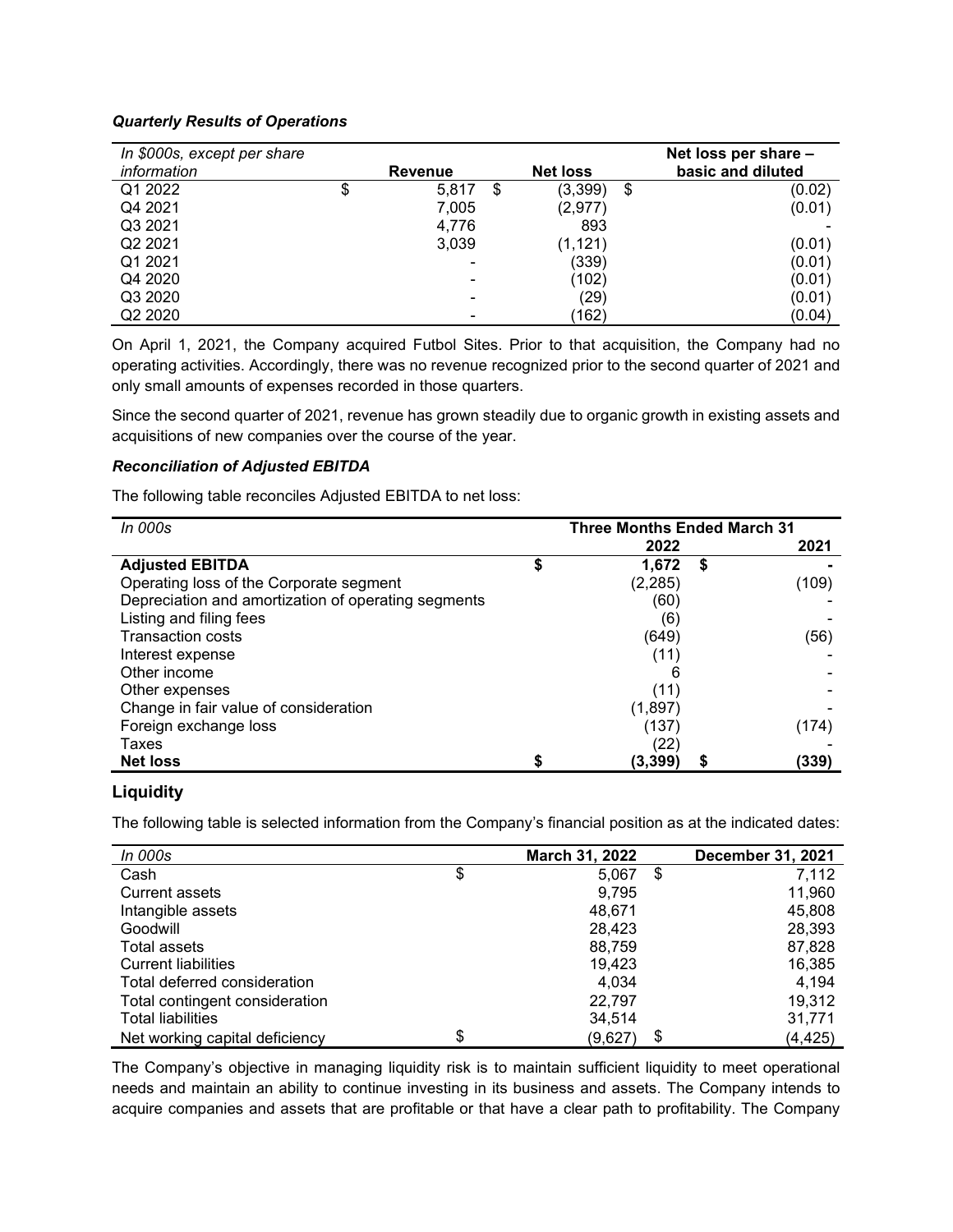has historically financed these endeavours through the issuance of share capital. As noted in the highlights section, the Company closed a \$15.0 million credit facility during Q1 2022 to further expand its available liquidity.

As at March 31, 2021, the Company had cash of \$5.1 million (December 31, 2021: \$7.1 million) and a working capital deficit of \$9.6 million (December 31, 2020: working capital deficit of \$4.4 million). The Company's working capital deficit relates primarily to the current portion of purchase consideration payable in connection with acquisitions made by the Company, including contingent or earn-out consideration, which had a fair value of \$14.1 million at March 31, 2022. The Company's earn-outs include profitability targets; therefore, the acquired companies would need to produce positive aEBITDA before the payment date in order for the liability to become payable. After taking into account the settlement of the Futbol Sites contingent consideration, the Company has the option to settle approximately 50% of the remaining current contingent consideration – and approximately 53% of the total contingent consideration – with shares instead of cash.

Additionally, the Company produces positive operating income from operating segments that contributes to its working capital each quarter. In Q1 2022, the Company's operating segments produced operating income of \$1.6 million and aEBITDA of \$1.7 million.

The \$15.0 million credit facility noted above further strengthens the balance sheet and provides additional flexibility for the Company to continue the pursuit of its strategic goals.

#### *Cashflow*

| <i>In 000s</i>                                        |  |          | <b>Three Months Ended March 31</b> |
|-------------------------------------------------------|--|----------|------------------------------------|
|                                                       |  | 2022     | 2021                               |
| Cash flows used in operating activities               |  | (605)    | \$<br>(240)                        |
| Cash flows used in investing activities               |  | (1, 374) | (6,003)                            |
| Cash flows (used in) provided by financing activities |  | (13)     | 5,355                              |
| Foreign exchange impact                               |  | (52)     | 19                                 |

During the three months ended March 31, 2022, the Company's cash and cash equivalents decreased by \$2.0 million, which can be attributed to the following:

- Cash flows used in operations of \$0.6 million (2021: \$0.2 million). Those cash outflows were primarily driven by the payment of payables and accrued liabilities that had been recorded at December 31, 2021, and purchases of inventory during Q1 2022.
- Cash flows used in investing activities of \$1.4 million (2021: \$6.0 million) included \$0.9 million paid in relation to the acquisition of Futmarketing, and \$0.4 million for the settlement of consideration amounts arising from acquisitions closed during 2021. In Q1 2021, \$6.0 million of cash was used for the acquisition of Futbol Sites.
- Cash flows used in financing activities of approximately \$13,000 (2021: cash flows provided by of \$5.4 million). In 2022, the Company received funds for the exercise of warrants offset by cash paid to secure an office lease. In 2021, the Company had completed its preferred share issuance for net proceeds of \$5.4 million.
- A decrease of approximately \$52,000 (2021: increase of approximately \$19,000) arising from the impact of foreign exchange on cash.

## **Capital Resources**

At March 31, 2022, the Company's capital resources consisted primarily of cash and accounts receivable.

## **Off-Balance Sheet Arrangements**

The Company has no off-balance sheet arrangements.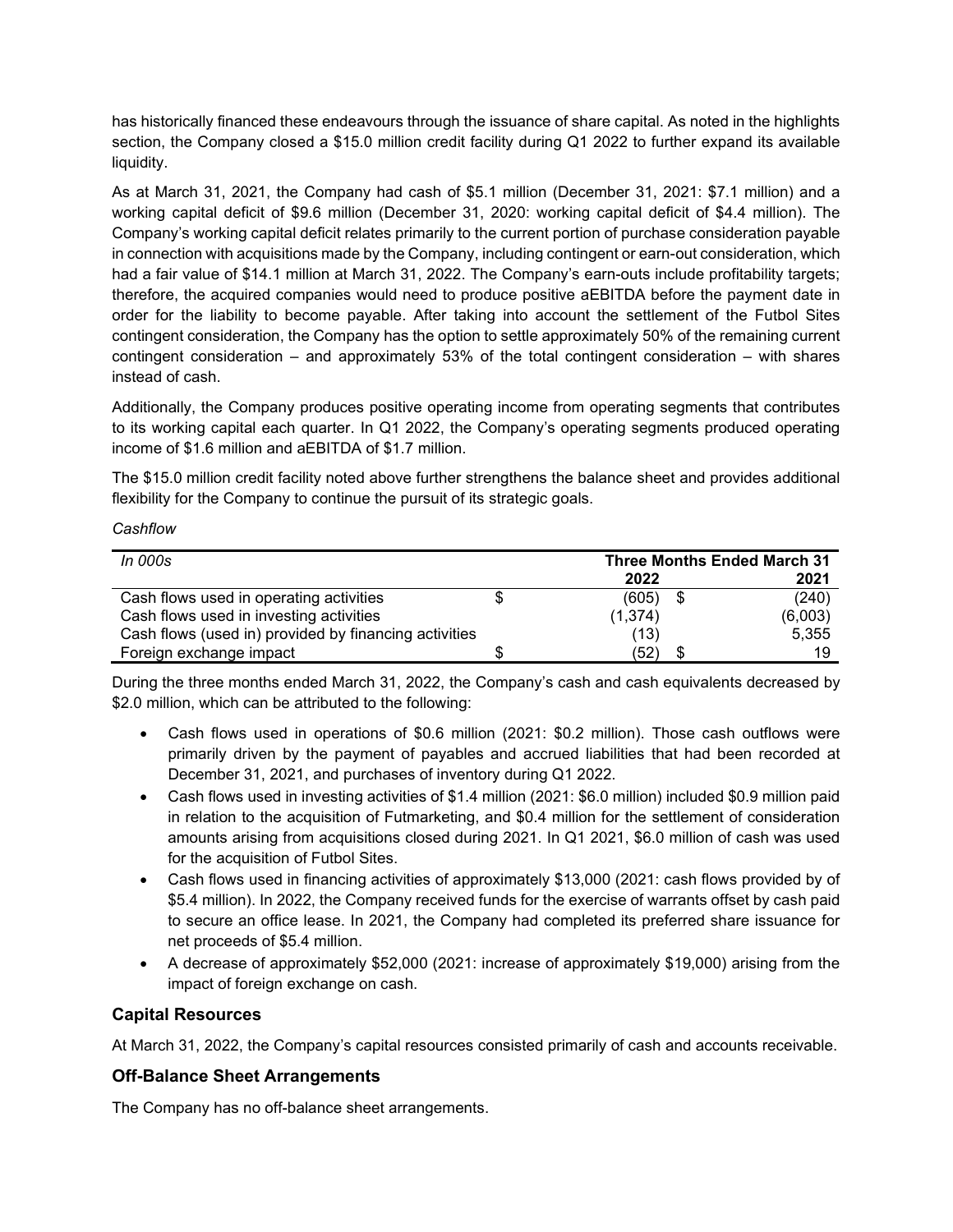## **Commitments**

The following is a schedule which summarizes our undiscounted lease payment commitments:

| Less than 1 year | \$ | 163,699 |
|------------------|----|---------|
| 1 to 2 years     |    | 168,954 |
| 2 to 3 years     |    | 175,055 |
| 3 to 4 years     |    | 175,865 |
| 4 to 5 years     |    | 63,740  |
| 5 and more years | S  |         |

#### **Transactions with Related Parties**

Transactions with related parties are incurred in the normal course of business and initially recorded at fair value.

During the three months ended March 31, 2022, the Company incurred \$202,717 in share-based compensation associated to executives and board members of the Company (Jordan Gnat, Jake Cassaday, Michael Cooke, Maryann Turcke, Sebastian Siseles and Mark Trachuk).

During the three months ended March 31, 2022, the Company incurred \$334,207 in salary and wages expense associated to executives of the Company (Jordan Gnat, Jake Cassaday, Michael Cooke and Federico Grinberg).

During the three months ended March 31, 2021, the Company incurred professional fees expenses of \$2,017 which were paid for by Relay Ventures Canada Inc., an affiliate of a shareholder (Relay Ventures Fund III) and reimbursed by the Company.

During the three months March 31, 2022, the Company incurred professional fees of \$17,806 which were paid to a member of the board (Sebastian Siseles) for services performed. During the three months ended March 31, 2021, the Company incurred professional fees of \$70,625 which were paid to an executive (Jordan Gnat) of the Company for services prior to becoming a full-time employee.

An executive of the Company (Federico Grinberg) has the opportunity to receive 27% (his proportionate share) of the deferred consideration as well as the contingent consideration associated with the acquisition of Futbol Sites.

### **Financial Instruments**

The Company, as part of its operations, carries financial instruments consisting of cash and cash equivalents, accounts receivable, income tax receivable, accounts payable, accrued expenses and other current liabilities, due to related parties, long-term debt, deferred consideration and contingent consideration.

Fair value represents the price at which a financial instrument could be exchanged in an orderly market, in an arm's length transaction between knowledgeable and willing parties who are under no compulsion to act. The Company classifies the fair value of the financial instruments according to the following hierarchy based on the amount of observable inputs used to value the instrument.

Level 1: Fair value measurements are those derived from quoted prices (unadjusted) in the active market for identical assets or liabilities.

Level 2: Fair value measurements are those derived from inputs other than quoted prices that are observable for the asset or liability, either directly (i.e., as prices) or indirectly (derived from prices).

Level 3: Fair value measurements are those derived from valuation techniques that include inputs for the asset or liability that are not based on observable market data.